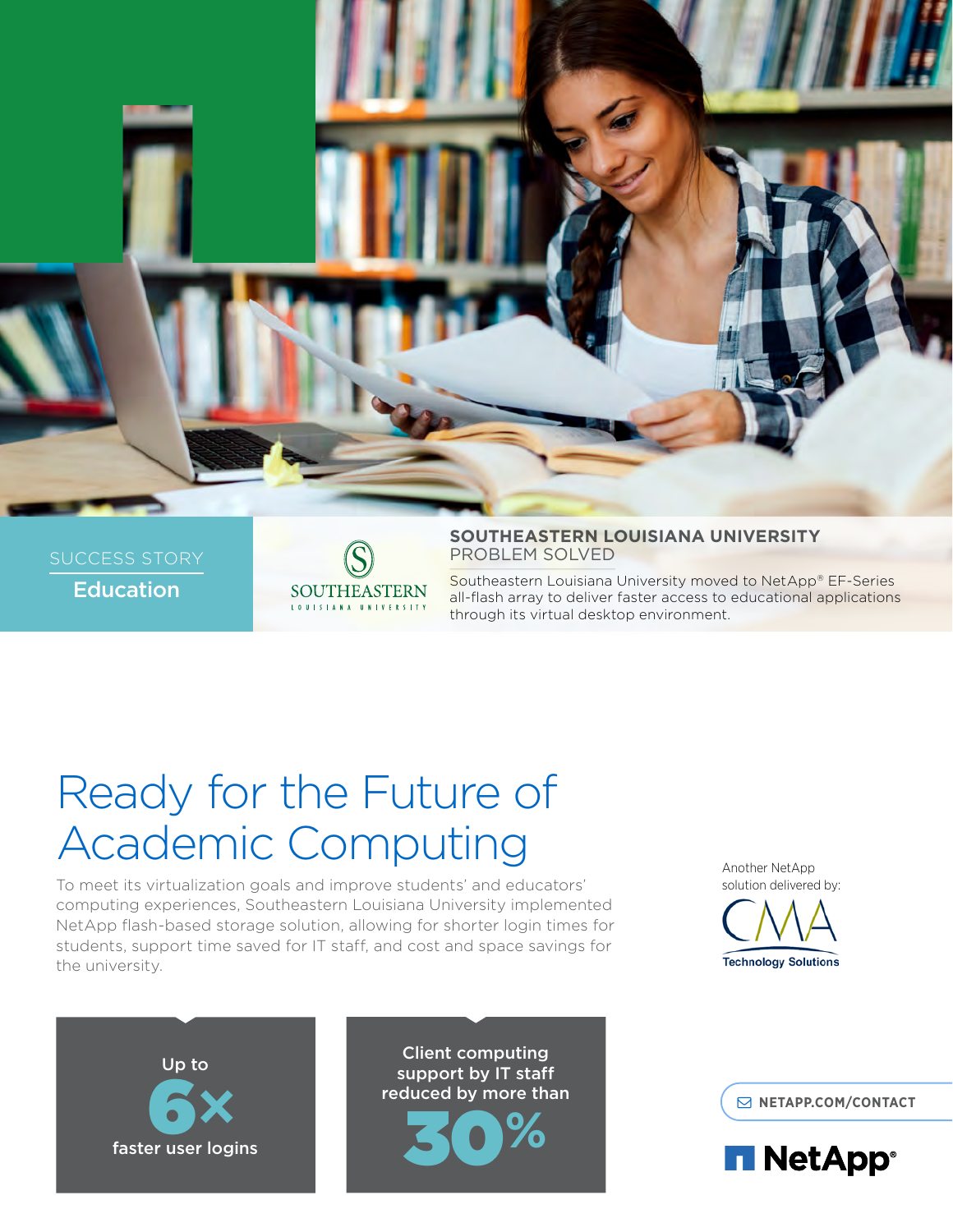# IMMEDIATE ACCESS FOR STUDENTS 10 15 90 **SECONDS** 15 SECONDS LOGIN TIME **APPLICATION LOAD TIME**

With notable alumni in the fields of music, politics, and media broadcasting to name a few, Southeastern Louisiana University (Southeastern) has been a driving force in the educational, economic, and cultural development of southeast Louisiana since 1925. Southeastern combines a smalltown feel and close-knit educational community with modern technology, serving more than 14,000 students with 43 undergraduate and 18 graduate degree programs.

MINUTES

**SECONDS** 

# **CHALLENGE**

#### Maximizing virtual desktop performance

Virtual desktop infrastructure (VDI) is the future for Southeastern for several reasons: enhancing student learning experiences, classroom flexibility, IT efficiency, and data security. However, as the university

began equipping its student computing labs and library with virtual desktops deployed on the university's existing IT infrastructure, scalability became an issue, and performance for core educational applications began to degrade.

"There was no way for us to expand our legacy SAN to handle the load as we quickly went from 100 to 800 virtual desktops," says Chet Young, VMware administrator at Southeastern. "On a good day, it took users a minute and a half just to log into their desktops. On a bad day it could take more than ten minutes, which cut into the time for learning in our labs."

The university needed to enhance its infrastructure to achieve its virtualization goals, while adhering to a strict IT budget. "We had to demonstrate that providing an

excellent user experience with virtual desktops was still more cost effective in the long run than replacing and maintaining traditional PCs," says Ray DeJean, client connectivity leader at Southeastern Louisiana University.

### **SOLUTION**

### Flash storage for microsecond response times

The university turned to NetApp partner CMA Technology Solutions for advice. Together, the teams evaluated several flash-based storage solutions and ultimately selected a NetApp all-flash EF560 system in a Fibre Channel SAN configuration.

"We chose the NetApp EF-Series because of NetApp's longstanding reputation for quality and the solution's attractive pricing," says DeJean. "Some of the other flash

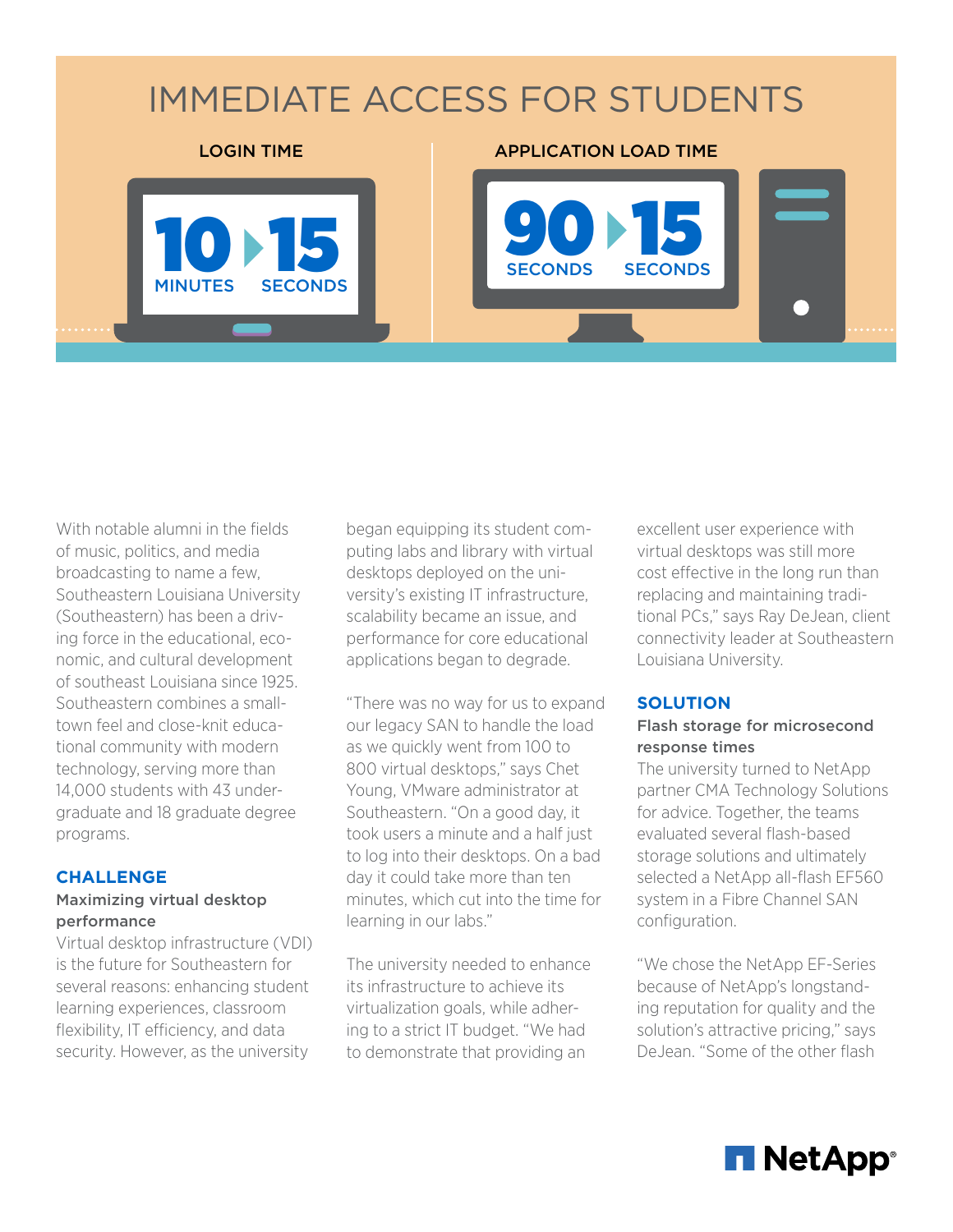storage vendors are very new to the market and offered solutions for a single environment, which made us nervous. This was not the case with NetApp technology, which we knew would deliver the flexibility we needed for the university."

The university deployed the NetApp system in less than a day. "It was so easy to get the NetApp EF-Series up and running," says Young. "We did benchmark testing using VMware I/O Analyzer and found that the NetApp EF-Series gave us a tenfold increase in available IOPS compared with our legacy SAN. Random writes went from 14,991 IOPS on our IBM DS3524 disk SAN, to 144,070 IOPS on the NetApp EF560 SSD SAN."

All VMware Horizon virtual desktops are now hosted on the NetApp EF-Series array, resulting in microsecond response times for VDI workloads, and ultra-low latency during peak periods. Servers that were previously hamstrung by storage bottlenecks began performing at peak efficiency, with CPUs working to their full potential. "The NetApp EF-Series is so fast that we no longer have I/O problems. Now we need faster CPUs in our servers!" says DeJean.

### **BUSINESS BENEFITS** More time for learning

With the NetApp EF-Series providing sixfold faster user logins and robust virtual desktop performance, Southeastern is improving student computing experiences across campus. Previously, it would take over 3 minutes to login, sometimes up to 10 minutes during heavy I/O load. [Now logins](http://ctt.ec/3B7aT)  [take around 15 to 20 seconds.](http://ctt.ec/3B7aT) Students have immediate access to applications at the beginning of every class, reclaiming time for learning every day. Even resource-intensive statistical and mathematical applications and programming environments are responsive and easy to work with.

"Before, students had to wait from 60 to 90 seconds for Microsoft Visual Studio to load, and compiling code was often a lengthy process," says Matt Gill, systems administrator at Southeastern. "Now, all of that happens in around 15 seconds."

## A more efficient, costeffective solution

The university saved nearly half a rack of space in its data center by deploying a dense, high-performance solution for VDI. As the environment scales, Southeastern "The NetApp EF-Series is so fast that we no longer have I/O problems. Now we need faster CPUs in our servers!"

Ray DeJean Client Connectivity Leader, Southeastern Louisiana University